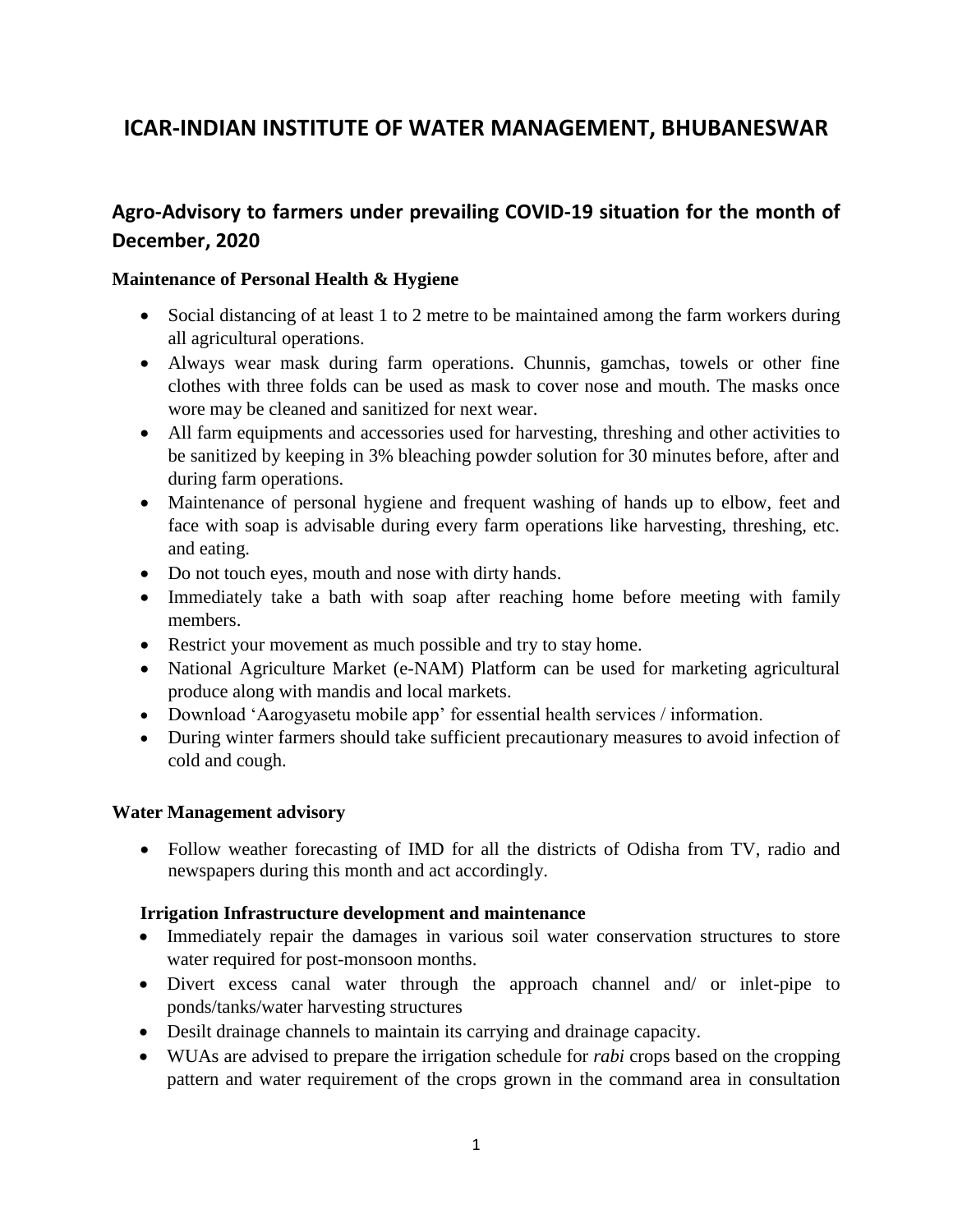with the farmers to deliver water equally to head, medium and tail region and to monitor the canal water delivery schedule as prepared.

### **Field management**

- Provide drainage channels in the rice field to drain out water from the field during ripening stage.
- Make necessary drainage arrangements through channels to drain out excess rainwater from the non - paddy crop fields to water storage ponds for raising of early rabi crops.
- Utilise paddy straw for mulching of crops during rabi season in rainfed areas. Paddy straw will help to conserve moisture, weed control and soil temperature control.
- Avoid burning paddy straw/farm wastes as it deteriorates soil health by reducing soil moisture, soil organic carbon, and evolves green-house-gases.
- Avoid using raw urban wastewater for irrigating rabi crops during dry spell. If it is the only water source, then do not use directly from wastewater channels or source. Allow to settle for at least 48 hours after using bleaching powder at the rate of 4-5 gram per 1000 litre water.

### **Crop management**

### *Rice*

- Harvest the crops, which have reached maturity soon to avoid adverse effects of cyclonic rainfall if any. After threshing, paddy grains need to be sun-dried to 14% moisture for grain purpose while to 12% moisture for seed purpose.
- Collect farm wastes and remaining paddy straw after feeding animals for composting/ vermicomposting.

# *Mustard*

- Apply sulphur @ 20 and 40 kg/ha to rainfed and irrigated mustard, respectively in addition to NPK doses for increasing seed yield and oil content.
- Apply pre-emergence herbicides (pendimethalin at 0.50-0.75 kg/ha or oxadiargyl 150 g/ha or isoproturon 150 g/ha) at 2-3 days after sowing. The volume of water required for spraying of pre-emergence herbicide is 500 L/ha. Perform mechanical weeding (hoeing) as an integrated weed management approach, depending upon the weed diversity and degree of its infestation. Remove weeds before seed formation to avoid seed bank pressure for next season.
- In late sown mustard crop of eastern India, first irrigation should be applied after 20-30 days of sowing at rosette stage.
- Second irrigation to timely sown mustard crop of north India should be given at 50-60 days after sowing.

# *Wheat*

• First irrigation to wheat crop must be given at crown root initiation state i.e. 20-25 days after sowing.